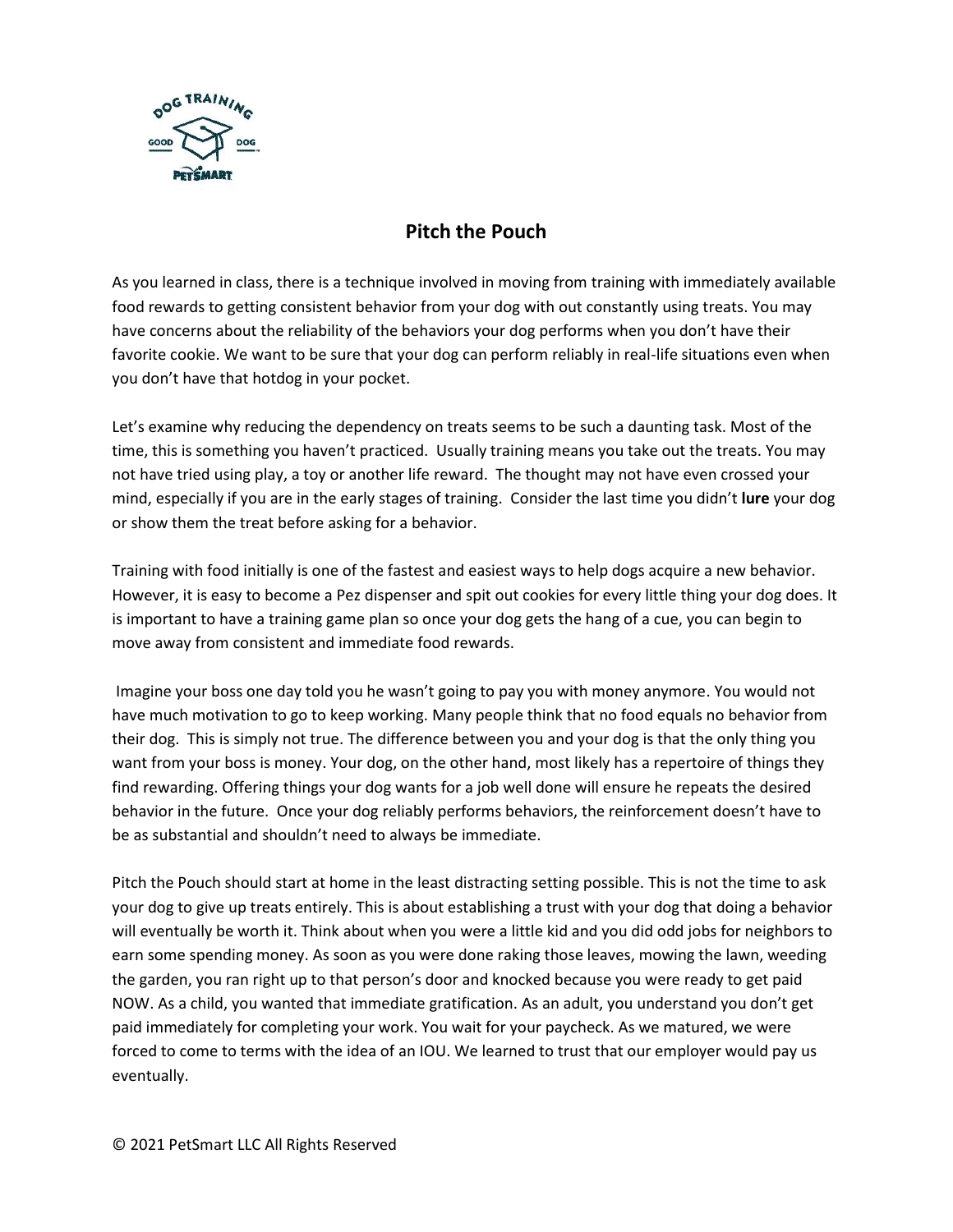

This is essentially the transition we are trying to make with our dogs. If you want your dog to accept an IOU, you need him to trust that you are not taking advantage of him. Trust takes time to build. Like with any great structure, a strong foundation is paramount – and lots of small, careful successes is what helps you to build a strong foundation of trust with your dog.

Here are some things to keep in mind to practice Pitching the Pouch without perplexing your Pooch.

**\*Rewards are fluid**. Find out what your dog considers a life reward **in that moment**. What that means is that what seemed like a fantastic reward earlier may not be as valuable down the road. This is the same reason we shouldn't go grocery shopping when we are hungry – if we are hungry, **everything** seems like a good idea!

**\*Remember that you don't decide the value of a reward –** your dog does**.** Just because he's a dog doesn't mean he loves walks or tennis balls or belly rubs. You must figure out what your dog actually enjoys, now what you think he should enjoy**.**

\***Practice actually pitching your pouch**. If you normally practice with a treat pouch, try working on known cues with the pouch hidden or in another room. You could even set up hidden treats in the area and surprise your dog with a reward they weren't expecting.

\***Use the game of chance**. Sometimes the best way to get your dog to give it their all is to keep him guessing when or if a treat will appear. Think about playing a slot machine. Say you put \$20 in. You lose again and again until you are down to your last spin. Then suddenly, BIG WIN! You have \$40! You're so excited to finally win that you completely forget you just almost spent \$20 to push a shiny button a few times. Find the line between winning and losing and be sure your dog stays on the winning side to keep him playing!

**\*Noncompliance** If you ask your dog for a known cue without the presence of a treat and your dog fails to perform the cue, DO NOT then get a treat and lure. This will teach your dog to not listen to you the first time and to only perform in the presence of food. Instead, you could ignore your dog for a few moments, reset and try again. Alternately, you could end the session.

Here are a few exercises you can try to help Pitch the Pouch.

\***Add movement instead of food**. Ask your dog for one simple behavior without the promise of a reward. When he performs it, celebrate and run across the room, allowing him to give exciting chase! When you get to the other side of the room ask for two